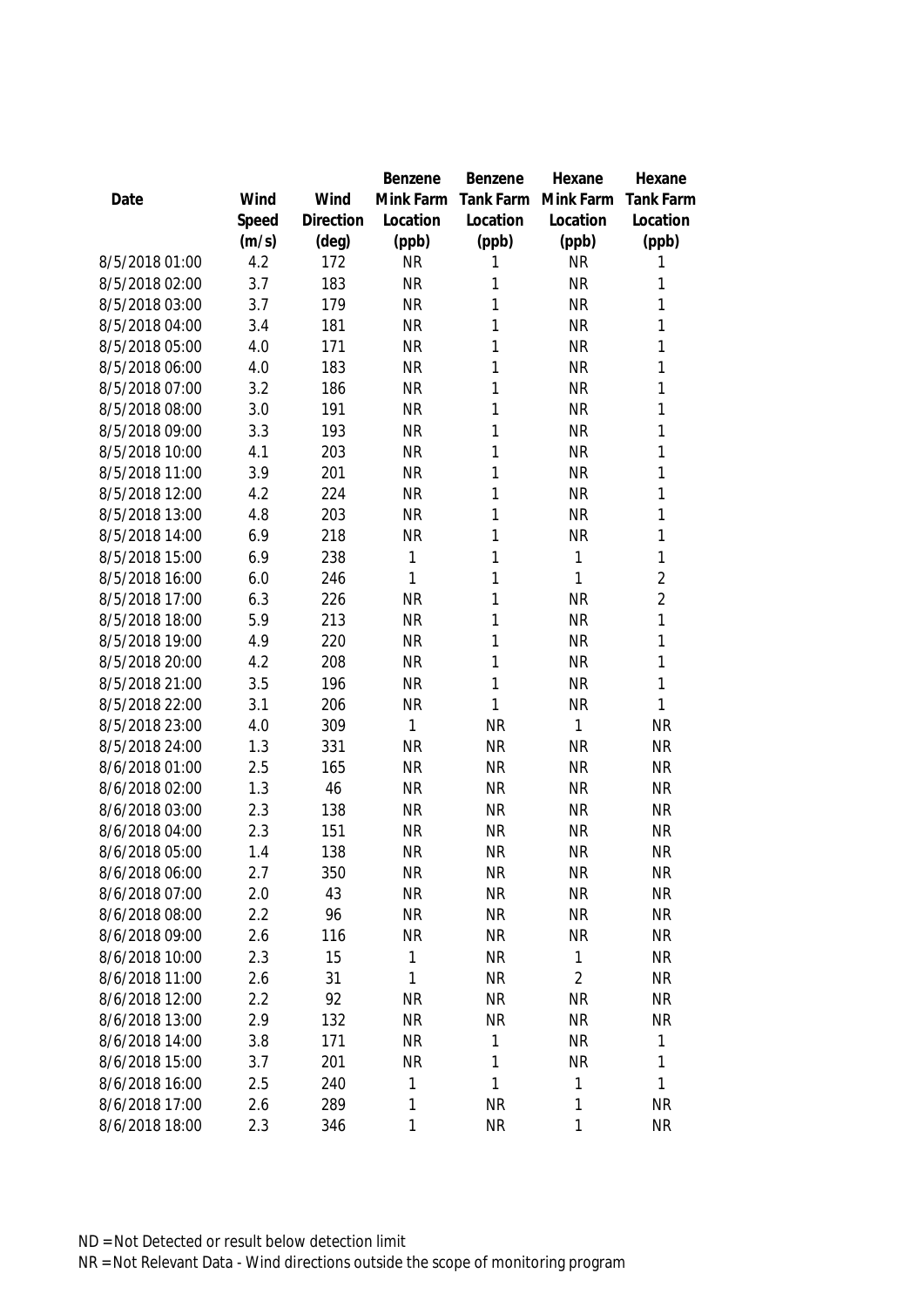|                |       |                | Benzene      | Benzene      | Hexane         | Hexane           |
|----------------|-------|----------------|--------------|--------------|----------------|------------------|
| Date           | Wind  | Wind           | Mink Farm    | Tank Farm    | Mink Farm      | <b>Tank Farm</b> |
|                | Speed | Direction      | Location     | Location     | Location       | Location         |
|                | (m/s) | $(\text{deg})$ | (ppb)        | (ppb)        | (ppb)          | (ppb)            |
| 8/6/2018 19:00 | 2.1   | 346            | 1            | <b>NR</b>    | 1              | <b>NR</b>        |
| 8/6/2018 20:00 | 1.6   | 3              | 1            | <b>NR</b>    | 1              | <b>NR</b>        |
| 8/6/2018 21:00 | 0.7   | 356            | $\mathbf{1}$ | <b>NR</b>    | 1              | <b>NR</b>        |
| 8/6/2018 22:00 | 1.4   | 56             | <b>NR</b>    | <b>NR</b>    | <b>NR</b>      | <b>NR</b>        |
| 8/6/2018 23:00 | 1.5   | 121            | <b>NR</b>    | <b>NR</b>    | <b>NR</b>      | <b>NR</b>        |
| 8/6/2018 24:00 | 0.5   | 210            | <b>NR</b>    | 1            | <b>NR</b>      | $\mathbf{1}$     |
| 8/7/2018 01:00 | 1.2   | 155            | <b>NR</b>    | <b>NR</b>    | <b>NR</b>      | <b>NR</b>        |
| 8/7/2018 02:00 | 0.4   | 169            | <b>NR</b>    | <b>NR</b>    | <b>NR</b>      | <b>NR</b>        |
| 8/7/2018 03:00 | 1.0   | 194            | <b>NR</b>    | 1            | <b>NR</b>      | 1                |
| 8/7/2018 04:00 | 0.4   | 248            | 1            | 1            | 1              | $\overline{2}$   |
| 8/7/2018 05:00 | 0.2   | 95             | <b>NR</b>    | <b>NR</b>    | <b>NR</b>      | <b>NR</b>        |
| 8/7/2018 06:00 | 0.8   | 66             | <b>NR</b>    | <b>NR</b>    | <b>NR</b>      | <b>NR</b>        |
| 8/7/2018 07:00 | 1.1   | 28             | 1            | <b>NR</b>    | $\overline{2}$ | <b>NR</b>        |
| 8/7/2018 08:00 | 0.5   | 41             | <b>NR</b>    | <b>NR</b>    | <b>NR</b>      | <b>NR</b>        |
| 8/7/2018 09:00 | 1.4   | 62             | <b>NR</b>    | <b>NR</b>    | <b>NR</b>      | <b>NR</b>        |
| 8/7/2018 10:00 | 2.0   | 145            | <b>NR</b>    | <b>NR</b>    | <b>NR</b>      | <b>NR</b>        |
| 8/7/2018 11:00 | 2.9   | 176            | <b>NR</b>    | 1            | <b>NR</b>      | 1                |
| 8/7/2018 12:00 | 2.9   | 193            | <b>NR</b>    | 1            | <b>NR</b>      | 1                |
| 8/7/2018 13:00 | 2.9   | 204            | <b>NR</b>    | 1            | <b>NR</b>      | $\mathbf{1}$     |
| 8/7/2018 14:00 | 2.4   | 214            | <b>NR</b>    | $\mathbf{1}$ | <b>NR</b>      | $\mathbf{1}$     |
| 8/7/2018 15:00 | 3.1   | 169            | <b>NR</b>    | <b>NR</b>    | <b>NR</b>      | <b>NR</b>        |
| 8/7/2018 16:00 | 3.1   | 203            | <b>NR</b>    | <b>NR</b>    | <b>NR</b>      | <b>NR</b>        |
| 8/7/2018 17:00 | 2.6   | 289            | 1            | <b>NR</b>    | 1              | <b>NR</b>        |
| 8/7/2018 18:00 | 2.6   | 304            | $\mathbf{1}$ | <b>NR</b>    | 1              | <b>NR</b>        |
| 8/7/2018 19:00 | 1.8   | 359            | $\mathbf{1}$ | <b>NR</b>    | 1              | <b>NR</b>        |
| 8/7/2018 20:00 | 1.6   | 29             | $\mathbf{1}$ | <b>NR</b>    | 1              | <b>NR</b>        |
| 8/7/2018 21:00 | 1.4   | 47             | <b>NR</b>    | <b>NR</b>    | <b>NR</b>      | <b>NR</b>        |
| 8/7/2018 22:00 | 1.2   | 80             | <b>NR</b>    | <b>NR</b>    | <b>NR</b>      | <b>NR</b>        |
| 8/7/2018 23:00 | 1.5   | 101            | <b>NR</b>    | <b>NR</b>    | <b>NR</b>      | <b>NR</b>        |
| 8/7/2018 24:00 | 1.4   | 109            | <b>NR</b>    | NR           | <b>NR</b>      | NR               |
| 8/8/2018 01:00 | 1.0   | 45             | <b>NR</b>    | <b>NR</b>    | <b>NR</b>      | <b>NR</b>        |
| 8/8/2018 02:00 | 1.2   | 41             | <b>NR</b>    | <b>NR</b>    | <b>NR</b>      | <b>NR</b>        |
| 8/8/2018 03:00 | 0.9   | 70             | <b>NR</b>    | <b>NR</b>    | <b>NR</b>      | <b>NR</b>        |
| 8/8/2018 04:00 | 0.7   | 67             | <b>NR</b>    | <b>NR</b>    | <b>NR</b>      | <b>NR</b>        |
| 8/8/2018 05:00 | 1.1   | 116            | <b>NR</b>    | <b>NR</b>    | <b>NR</b>      | <b>NR</b>        |
| 8/8/2018 06:00 | 1.4   | 58             | <b>NR</b>    | <b>NR</b>    | <b>NR</b>      | <b>NR</b>        |
| 8/8/2018 07:00 | 0.8   | 81             | <b>NR</b>    | <b>NR</b>    | <b>NR</b>      | <b>NR</b>        |
| 8/8/2018 08:00 | 0.5   | 139            | <b>NR</b>    | <b>NR</b>    | <b>NR</b>      | <b>NR</b>        |
| 8/8/2018 09:00 | 0.4   | 150            | <b>NR</b>    | <b>NR</b>    | <b>NR</b>      | <b>NR</b>        |
| 8/8/2018 10:00 | 0.6   | 145            | <b>NR</b>    | NoData       | <b>NR</b>      | NoData           |
| 8/8/2018 11:00 | 1.2   | 296            | <b>NR</b>    | NoData       | <b>NR</b>      | NoData           |
| 8/8/2018 12:00 | 0.6   | 18             | 1            | NoData       | 1              | NoData           |
|                |       |                |              |              |                |                  |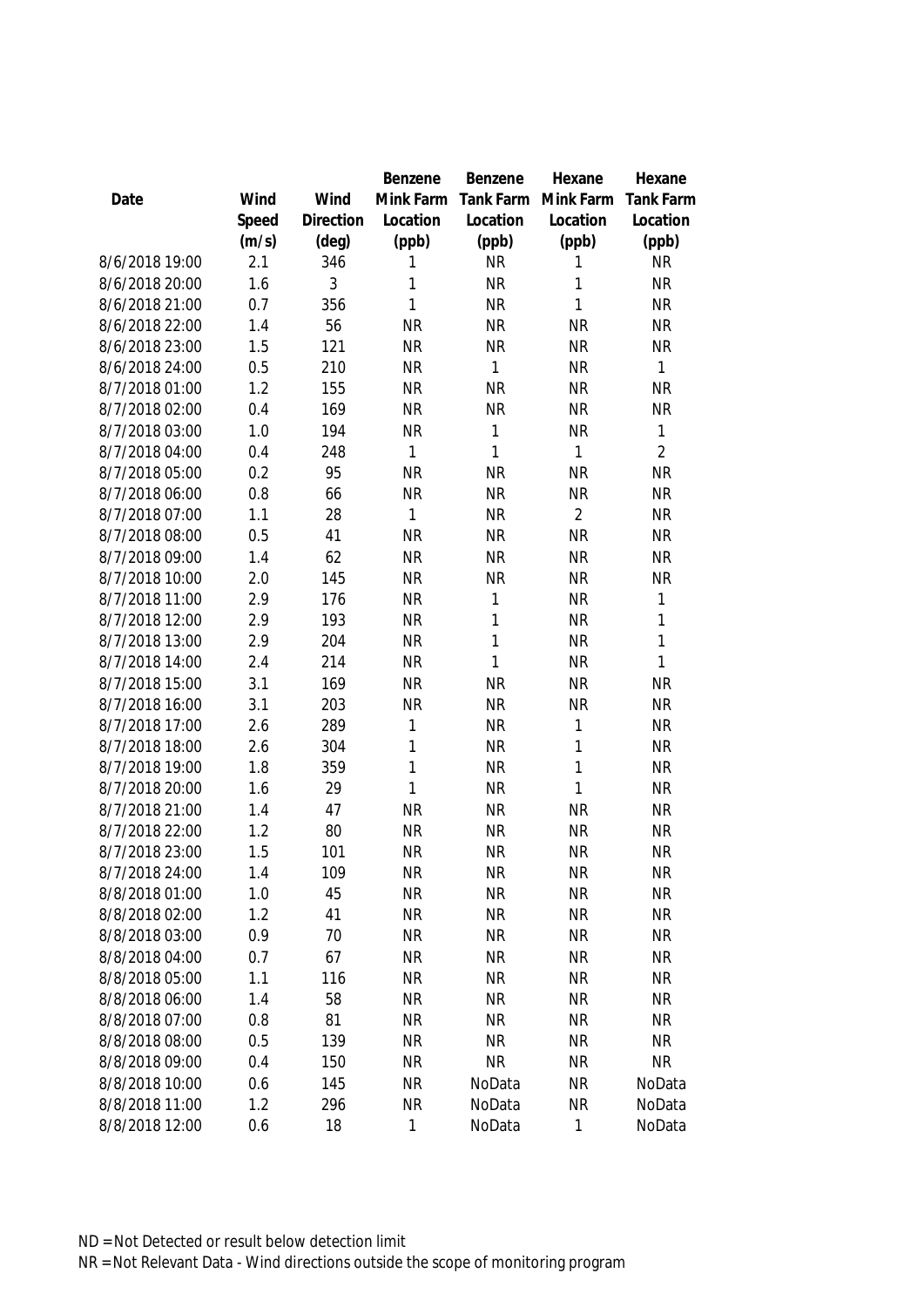|                 |       |           | Benzene   | Benzene        | Hexane       | Hexane           |
|-----------------|-------|-----------|-----------|----------------|--------------|------------------|
| Date            | Wind  | Wind      | Mink Farm | Tank Farm      | Mink Farm    | <b>Tank Farm</b> |
|                 | Speed | Direction | Location  | Location       | Location     | Location         |
|                 | (m/s) | (deg)     | (ppb)     | (ppb)          | (ppb)        | (ppb)            |
| 8/8/2018 13:00  | 1.6   | 285       | <b>NR</b> | <b>NR</b>      | <b>NR</b>    | <b>NR</b>        |
| 8/8/2018 14:00  | 1.8   | 45        | <b>NR</b> | <b>NR</b>      | <b>NR</b>    | <b>NR</b>        |
| 8/8/2018 15:00  | 1.6   | 154       | <b>NR</b> | <b>NR</b>      | <b>NR</b>    | <b>NR</b>        |
| 8/8/2018 16:00  | 1.6   | 46        | <b>NR</b> | <b>NR</b>      | <b>NR</b>    | <b>NR</b>        |
| 8/8/2018 17:00  | 2.9   | 333       | 1         | <b>NR</b>      | 1            | <b>NR</b>        |
| 8/8/2018 18:00  | 2.8   | 330       | 1         | <b>NR</b>      | 1            | <b>NR</b>        |
| 8/8/2018 19:00  | 2.7   | 336       | 1         | <b>NR</b>      | 1            | <b>NR</b>        |
| 8/8/2018 20:00  | 1.8   | 345       | 1         | <b>NR</b>      | 1            | <b>NR</b>        |
| 8/8/2018 21:00  | 1.9   | 311       | 1         | <b>NR</b>      | 1            | <b>NR</b>        |
| 8/8/2018 22:00  | 2.1   | 294       | 1         | <b>NR</b>      | 1            | <b>NR</b>        |
| 8/8/2018 23:00  | 1.6   | 283       | 1         | <b>NR</b>      | 1            | <b>NR</b>        |
| 8/8/2018 24:00  | 1.2   | 251       | 1         | 1              | 1            | 1                |
| 8/9/2018 01:00  | 1.6   | 248       | 1         | 1              | 1            | $\overline{2}$   |
| 8/9/2018 02:00  | 1.6   | 240       | 1         | 1              | 1            | $\overline{2}$   |
| 8/9/2018 03:00  | 1.9   | 257       | 1         | 1              | 1            | 3                |
| 8/9/2018 04:00  | 1.8   | 211       | <b>NR</b> | 1              | <b>NR</b>    | $\overline{2}$   |
| 8/9/2018 05:00  | 2.4   | 204       | <b>NR</b> | 1              | <b>NR</b>    | 1                |
| 8/9/2018 06:00  | 2.8   | 203       | <b>NR</b> | 1              | <b>NR</b>    | $\overline{2}$   |
| 8/9/2018 07:00  | 2.7   | 197       | <b>NR</b> | 1              | <b>NR</b>    | $\overline{2}$   |
| 8/9/2018 08:00  | 2.6   | 206       | <b>NR</b> | 1              | <b>NR</b>    | $\overline{2}$   |
| 8/9/2018 09:00  | 2.9   | 217       | <b>NR</b> | 1              | <b>NR</b>    | $\overline{2}$   |
| 8/9/2018 10:00  | 3.4   | 229       | <b>NR</b> | 1              | <b>NR</b>    | 6                |
| 8/9/2018 11:00  | 3.8   | 249       | 1         | 1              | 1            | 2                |
| 8/9/2018 12:00  | 3.9   | 246       | 1         | 1              | 1            | $\overline{2}$   |
| 8/9/2018 13:00  | 4.1   | 260       | 1         | 1              | 1            | 1                |
| 8/9/2018 14:00  | 4.3   | 253       | 1         | 1              | 1            | 1                |
| 8/9/2018 15:00  | 4.5   | 252       | 1         | 1              | 1            | 2                |
| 8/9/2018 16:00  | 5.5   | 244       | 1         | 1              | 1            | $\overline{2}$   |
| 8/9/2018 17:00  | 5.0   | 250       | 1         | 1              | 1            | $\overline{2}$   |
| 8/9/2018 18:00  | 4.1   | 255       | 1         | 1              | $\mathbf{1}$ | $\overline{c}$   |
| 8/9/2018 19:00  | 4.0   | 266       | 1         | 1              | 1            | $\overline{2}$   |
| 8/9/2018 20:00  | 3.4   | 265       | 1         | $\overline{2}$ | $\mathbf{1}$ | 4                |
|                 |       |           |           |                |              |                  |
| 8/9/2018 21:00  | 2.4   | 53        | <b>NR</b> | <b>NR</b>      | <b>NR</b>    | <b>NR</b>        |
| 8/9/2018 22:00  | 1.7   | 42        | <b>NR</b> | <b>NR</b>      | <b>NR</b>    | <b>NR</b>        |
| 8/9/2018 23:00  | 1.2   | 56        | <b>NR</b> | <b>NR</b>      | <b>NR</b>    | <b>NR</b>        |
| 8/9/2018 24:00  | 1.6   | 75        | <b>NR</b> | <b>NR</b>      | <b>NR</b>    | <b>NR</b>        |
| 8/10/2018 01:00 | 1.4   | 110       | <b>NR</b> | <b>NR</b>      | <b>NR</b>    | <b>NR</b>        |
| 8/10/2018 02:00 | 1.9   | 123       | <b>NR</b> | <b>NR</b>      | <b>NR</b>    | <b>NR</b>        |
| 8/10/2018 03:00 | 1.0   | 75        | <b>NR</b> | <b>NR</b>      | <b>NR</b>    | <b>NR</b>        |
| 8/10/2018 04:00 | 0.3   | 106       | <b>NR</b> | <b>NR</b>      | <b>NR</b>    | <b>NR</b>        |
| 8/10/2018 05:00 | 1.3   | 137       | <b>NR</b> | <b>NR</b>      | <b>NR</b>    | <b>NR</b>        |
| 8/10/2018 06:00 | 1.6   | 46        | <b>NR</b> | <b>NR</b>      | <b>NR</b>    | <b>NR</b>        |